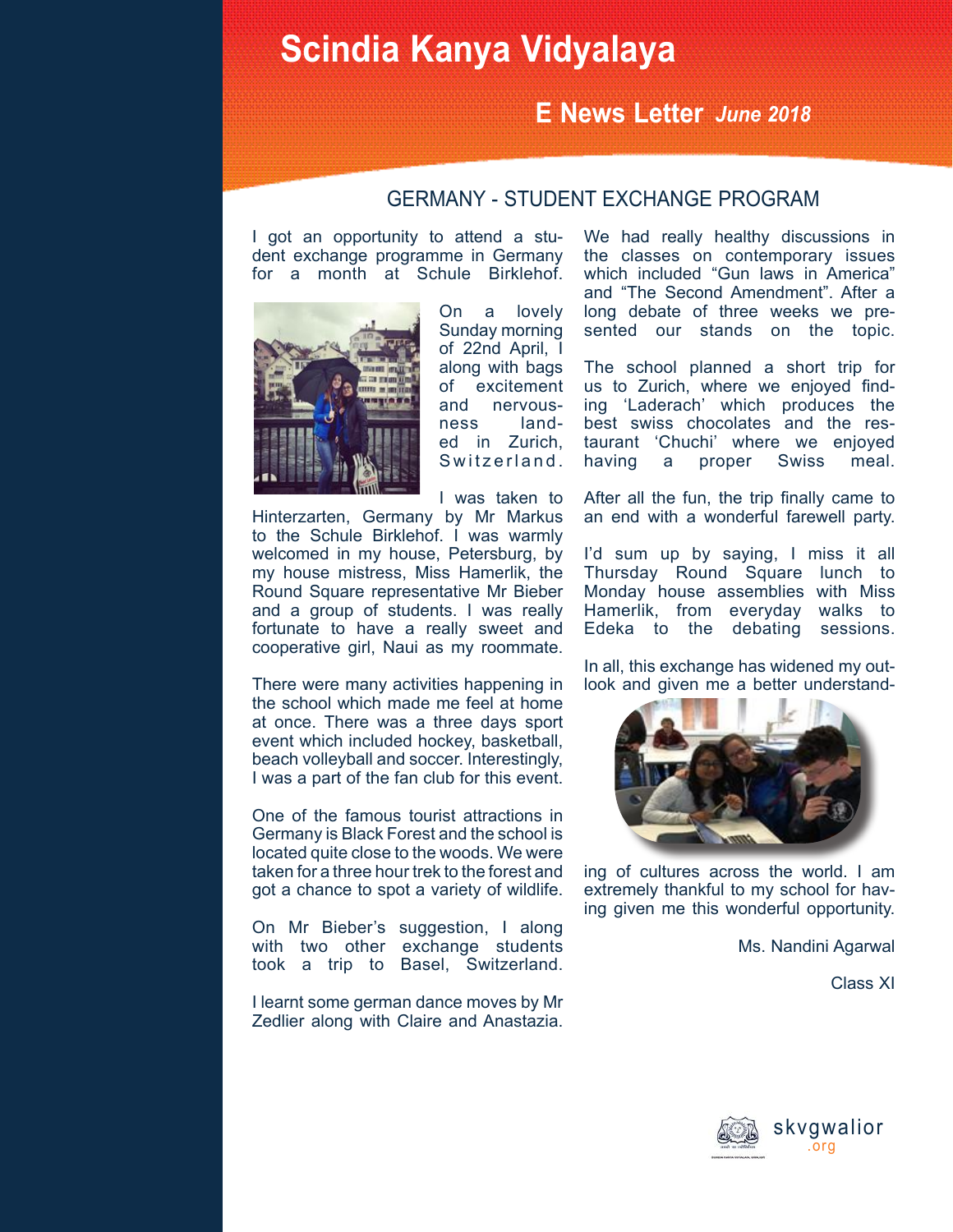# Visit to Spain







It gives me immense pleasure to share my wonderful experience of attending a guitar competition held in Gredos San Diego School in Madrid, Spain from 16th to 21st May 2018. I was fortunate to attend this event along with Principal ma'am.

Upon our arrival we were warmly welcomed and greeted by Miss Cinta who represented the GSD school. She had a lovely smile and wonderful sense of humor. She took us for lunch at one of the best restaurants in Madrid where we had a taste of some lip-smacking Spanish dishes on her recommendation.

We were guided to hotel Hotel Don Pia which was our stay for the night.

Late afternoon we left to have a glimpse of the city. Mr. Max Havier the school official was kind enough to accompany us along with Miss Cinta.

We visited kilometer zero of Spain, a stone slab which marks the geographical center of Spain. It is a historic semicircular stone known as Pureta del Sol.

The famous clock whose bells mark the traditional eating of twelve grapes at New Year is also situated here. We also visited the market and got to see the local produce. It was a long tiring day but very exciting.

Day2: Post breakfast we went for a short tour of the city. We visited the famous Royal Palace of Madrid, Plaza Mayor, Temple of debod , Sabatini garden and Ground Via Primark.

We left for Buitrago, which was some 75 odd kms from Madrid, accompanied by Miss Maria the GSD School official. After meeting the principal we were guided to our hostel rooms. I had 3 roommates Celia, Marthe and Clarke all of them were from Spain. The inaugural function of the event was held in the auditorium. There were two categories, Junior and Senior, with a total of 26 participants. I was the only Indian student there. Day3: The day started with two rounds of the competition: Quarterfinals and semifinals of both categories. I had a wonderful experience listening to all the performances. Spain is a very beautiful country with a rich musical culture and heritage. Children start learning and playing instruments from the tender age of 3 to 4 years. It was very evident in the contest. Most of the participants in my category have been playing guitar for 8-10 years. In the evening a master class was organized by the school in which their music teacher gave music lessons and important tips to every student individually for about an hour. It was a life time experience for me and a great learning opportunity.

Day4 : After breakfast we all left for Segovia by bus. Segovia is a very beautiful town. It is also very walkable. I felt like we walked uphill all day.

We visited the ancient Roman aqueduct, one of the best preserved aqueducts in the world built in the 1st century AD. Our next destination was Segovia Cathedral, the last gothic cathedral in Spain, followed by alcazar of Segovia, the Royal palace built on a stone peninsula between two rivers. It is currently used as a museum and a military archives building. We returned in the evening and were treated to a very interesting presentation on the making of the classical guitar. Day 5:

Sunday was the last day of the contest. There were six finalists. All of them gave a brilliant performance. Manuol Mezaquita was the winner of the contest followed by Celia Gonzates, my roommate. We all received two certificates. The president of GSD foundation Mr. Francisco Bouzas addressed the gathering at the closing ceremony. Thus the grand musical extravaganza came to an end.

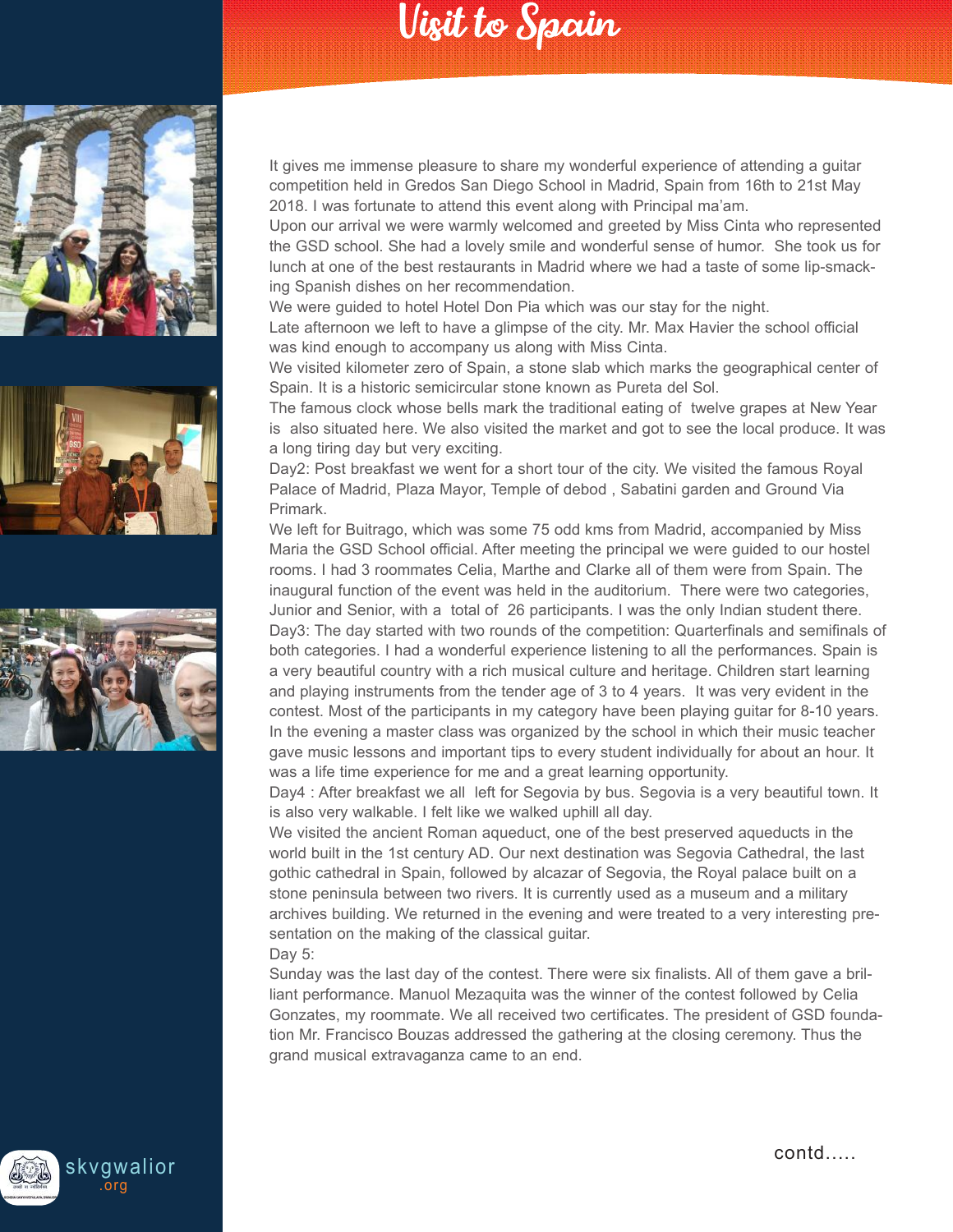#### contd.....

Mr Max Javier accompanied us to Toledo in the afternoon. He took us around the beautiful city were we visited the spectacular monastery San Juan de Los Reyes. Our next destination was the splendid Cathedral of Toledo which is a UNESCO World Heritage site with remnants of Jewish and Moorish Culture. We explored the Jewish and Muslim community area and were taken back in time. Day6: This was our last day in Spain. We visited the GSD headquarters and its school in Madrid. It was a very impressive structure with very friendly kids. After a brief meeting with their Principal, we shared lunch with them in their canteen. We reached the airport by 6.30 pm to board our flight for Dubai and then head back home. This has been a very enriching experience, one that I will fondly remember for a long time to come. .

Report on English Workshop

Ms. Ahana Trivedi CLass X



English language assumes an important place in today's life. The school organized a two-day workshop conducted by Ms. Mahrukh Barucha on communication skills and speech & drama from 22nd June 2018 to 23rd June 2018. The teachers were divided into two batches where they undertook various activities based on improving the communication skills on the first day. Language games were undertaken by the faculty members under the direction of the resource person.

The second day was dedicated to speech and drama where the teachers had to enact certain parts through different fun-filled activities. The learnings from the workshop will be helpful to make the classes interesting and help develop these specific skills. They will definitely aid in enriching the language of the faculty members as well as the students.



skvgwalior .org